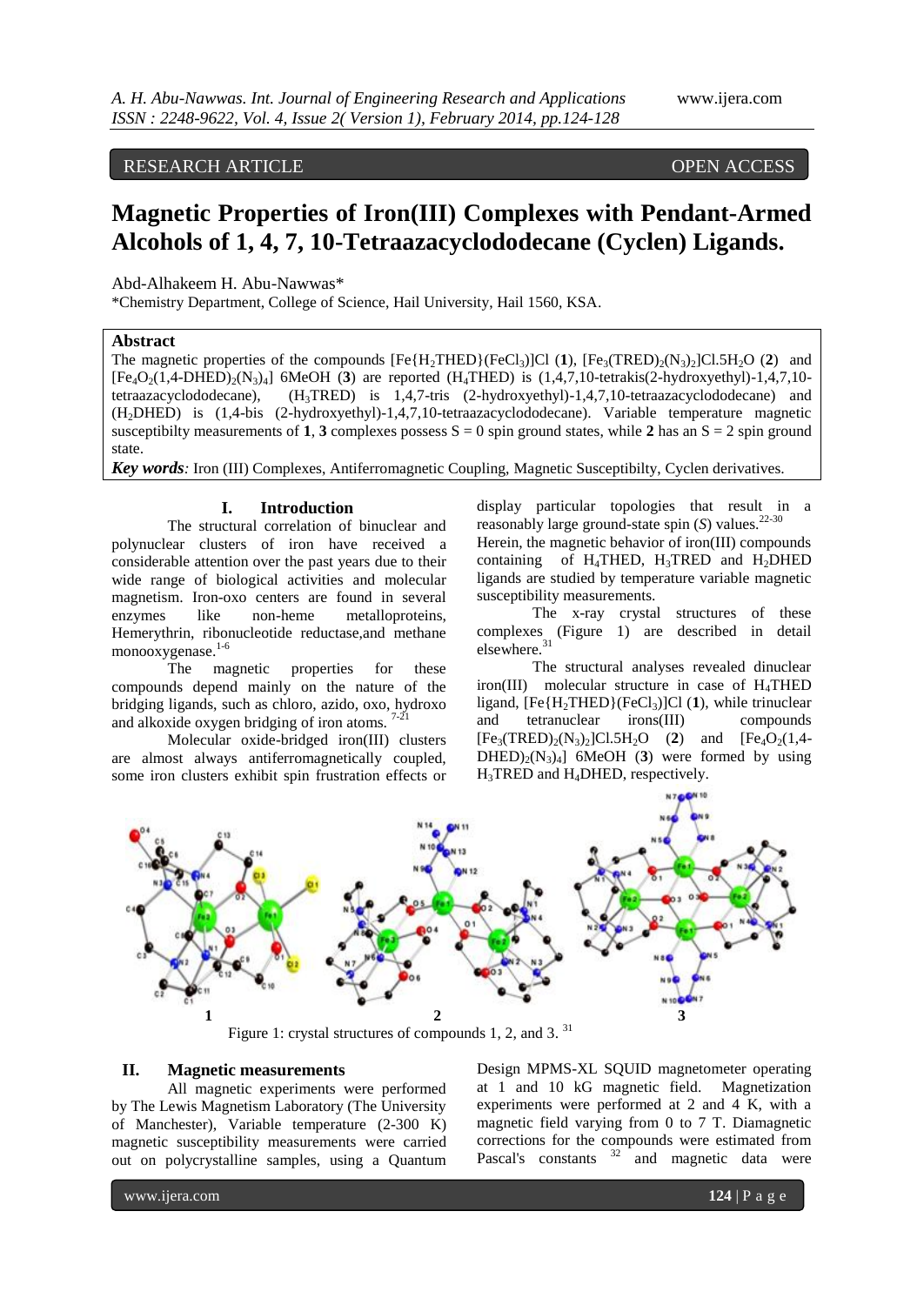corrected for diamagnetic contributions of the sample holder.

## **III. Results and Discussion**

The magnetic moment  $(\mu)$  is defined from magnetic susceptibility  $(χ)$  by Equation 1 using an array of constants  $(k_B = Boltzmann's, N =$ Avagadro's,  $β = Bohr$  magneton)

*T N <sup>k</sup><sup>B</sup>* 2 3 ………………………..(1)

Magnetic susceptibility is the sum of two contributions: diamagnetic and paramagnetic susceptibility. The molar paramagnetic susceptibility (or molar susceptibility) is a much stronger effect than diamagnetism. Its value is independent of the magnetic field, but temperature(T)dependent. In magnetically dilute systems  $\chi \propto \frac{1}{T}$  such that a system may be described by the Curie constant (C).

$$
C = \chi T = \frac{N\beta^2}{3k_B} g^2 [S(S+1)] \approx \frac{g^2}{8} S(S+1)
$$

For systems with n equivalent non-<br>interacting paramagnetic centres Equation 2 can be For systems with n equivalent nondeveloped to Equation 3.

$$
\chi T \approx \frac{g^2}{8} \cdot n \cdot S(S+1) \qquad \qquad (3)
$$

The Curie law is often only applicable at high temperature and low field. In magnetically nondilute systems there are often deviations from the Curie Law, and experimental data can often be fitted in cases of extended systems with the Curie-Weiss Law, Equation 4.

 $-\Theta$  $=$ *T C* ………………………………… (4)

Θ is the Weiss constant given by the intercept of  $\frac{1}{x}$  vs T plot, and it is positive when the magnetic

χ

interaction is ferromagnetic and negative when it is antiferromagnetic.. Magnetic exchange interaction or coupling constants  $J$  are a measure of energy  $(cm^{-1})$ and are positive for ferromagnetic interactions and negative for antiferromagnetic interactions if the interaction is described by, Equation 5.

H ^ = - J S^ i . S^ j …………………………………(5) where  $S^{\wedge}$  represent spin operators of centres i and j, H is called the spin-Hamiltonian.

# **IV. Magnetic properties of [Fe {HTHED}(FeCl3)]Cl**

Magnetic susceptibility data of of  $[Fe{HTHED}(FeCl<sub>3</sub>)]Cl$  were measured on a microcrystalline sample in the temperature range 2- 300 K with an applied field of 10000 G. The  $\chi_{\rm m}$ T

product of (Figure 2) declines gradually from the value of ca. 7.70 cm<sup>3</sup> K mol<sup>-1</sup> at room temperature to ca. 7.0  $\text{cm}^3$  K mol<sup>-1</sup> at 50 K, where it drops more rapidly to 2.15 cm<sup>3</sup> K mol<sup>-1</sup> at 2 K. The  $\chi_{m}T$  value at room temperature is slightly lower than the theoretical value for two uncoupled of Fe<sup>3+</sup> with (S = 5/2,  $g = 2.00$ ) of 8.75 cm<sup>3</sup> K mol<sup>-1</sup>, which is typical of an antiferromagnetically coupled pair of iron(III) centres, and the drop from 50 to 2 K can be ascribed to antiferromagnetic exchange coupling within the dimeric unit. The temperature dependent magnetic susceptibility data suggest that the Fe atoms possess a diamagnetic ground state, but the paramagnetic states remain populated at 2 K. this is supported by the magnetisation measurement with a plateau of ca.  $8 \mu_B$ at high field at 2 K, corresponding to population of  $Ms = \pm 4$  for  $g = 2$ . The isothermal variation of the magnetisation M versus H in the field range 0-7000 G at temperatures 2 and 4 K are shown in (Figure 3). The slow of steady increase in magnetic moment suggest that excited state levels are very close in energy to the diamagnetic ground state (Figure 4). Thus, the excited levels are stabilized upon increasing the field. The ground state for this molecule is  $S = 0$ , but with low energy excited spin states.

The plot of  $(\chi_m)^{-1}$  *versus* the temperature is shown in Figure 5. The compound shows weak antiferromagnetic coupling present between the iron(III) centres and the calculated parameters for magnetic interaction from the Curie-Weiss law are C  $= 8.0 \text{ cm}^3 \text{ K} \text{ mol}^{-1}$  and  $\Theta = -13.0$  above 300 K.



www.ijera.com **125** | P a g e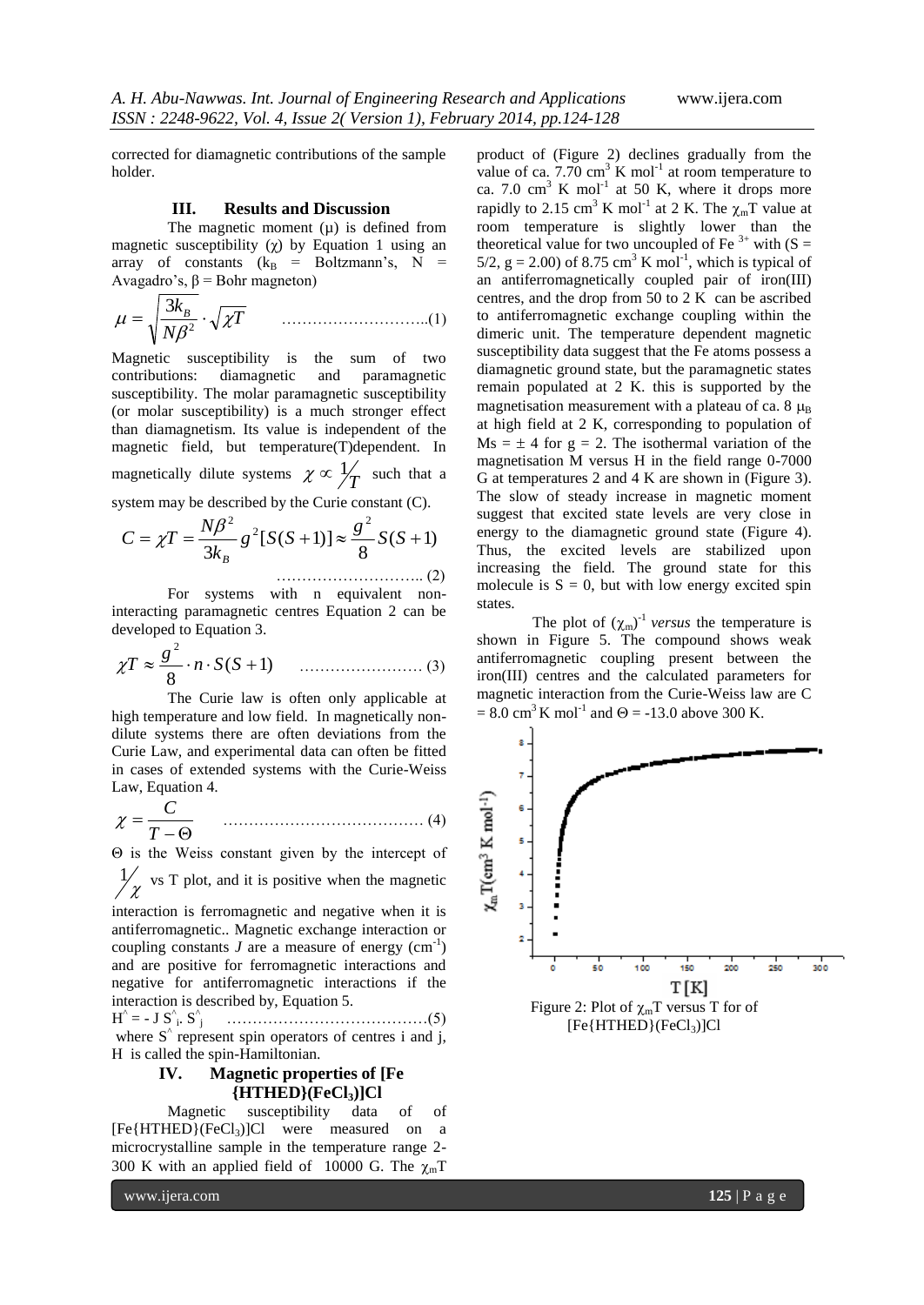

Figure 5: Plot  $1/\chi_m$  v T forof [Fe{HTHED}  $(FeCl<sub>3</sub>)$ ]Cl, (line = linear fit Curie-Weiss Law.

## **V. Magnetic properties of [Fe<sup>3</sup> (TRED)<sup>2</sup> (N3)2]Cl**

The magnetic behaviour of this compound in the form of a plot  $\chi_m T$  of *versus* T, within a field of 10000 G is shown in (Figure 6). At room temperature,  $\chi_m T$  was equal to 6.3 cm<sup>3</sup> K mol<sup>-1</sup>, this is lower than the anticipated room temperature value of 13.125 cm<sup>3</sup> K mol<sup>-1</sup> for three non-coupled Fe<sup>3+</sup> centres,  $S = 5/2$  with  $g = 2.00$ .

As the temperature decreases to 2.0 K, the value of  $\chi_{m}$ T goes down to 2.96 cm<sup>3</sup> K mol<sup>-1</sup>.  $\chi_{m}$ T decreases constantly with decreasing temperature until reaching a plateau at 40 K of around  $3.75 \text{ cm}^3$  K mol<sup>-1</sup>. This suggests that antiferromagnetic interaction dominates at low temperature between paramagnetic centres. The calculated values of  $\chi$ T, using Equation (2) with

 $g = 2$ , are 4.375, 3.0 and 1.875 cm<sup>3</sup> K mol<sup>-1</sup> for S = 5/2, 2 and 3/2, respectively, and the experimental results are consistent with a ground state of  $S = 2$ . This is supported by variable field magnetisation measurements. The isothermal curve of reduced magnetisation saturated between 3.9-4.15  $\mu_B$ , is shown in(Figure 7)



 $[Fe<sub>3</sub>(TRED)<sub>2</sub>(N<sub>3</sub>)<sub>2</sub>]$ 

The magnetic interaction calculated from the Curie-Weiss Law with C = 13.63 cm<sup>3</sup> K mol<sup>-1</sup> and  $\Theta$  $=$  -375 above 250 K. The large negative  $\Theta$  value indicates indeed that a strong antiferromagnetic coupling is present between the iron (III) ions.

## **V. Magnetic properties [Fe4O2(1,4- DHET)2(N3)4]**

The temperature dependent magnetic susceptibility of  $[Fe_4O_2(1,4-DHET)_2(N_3)_4]$  was measured at 10000 G in the range of 2-300 K.  $\chi_m T$  at room temperature for the compound is  $8.10 \text{ cm}^3$  K  $mol<sup>-1</sup>$  (Figure 8). For four non-interacting Fe<sup>III</sup> centers  $S = 5/2$  with  $g = 2.00$ , the room temperature  $\chi_m T$ value would be 17.50 cm<sup>3</sup> Kmol<sup>-1</sup>.  $\chi_m T$  at room temperature is therefore less than expected, indicating that there is a moderate antiferromagnetic interaction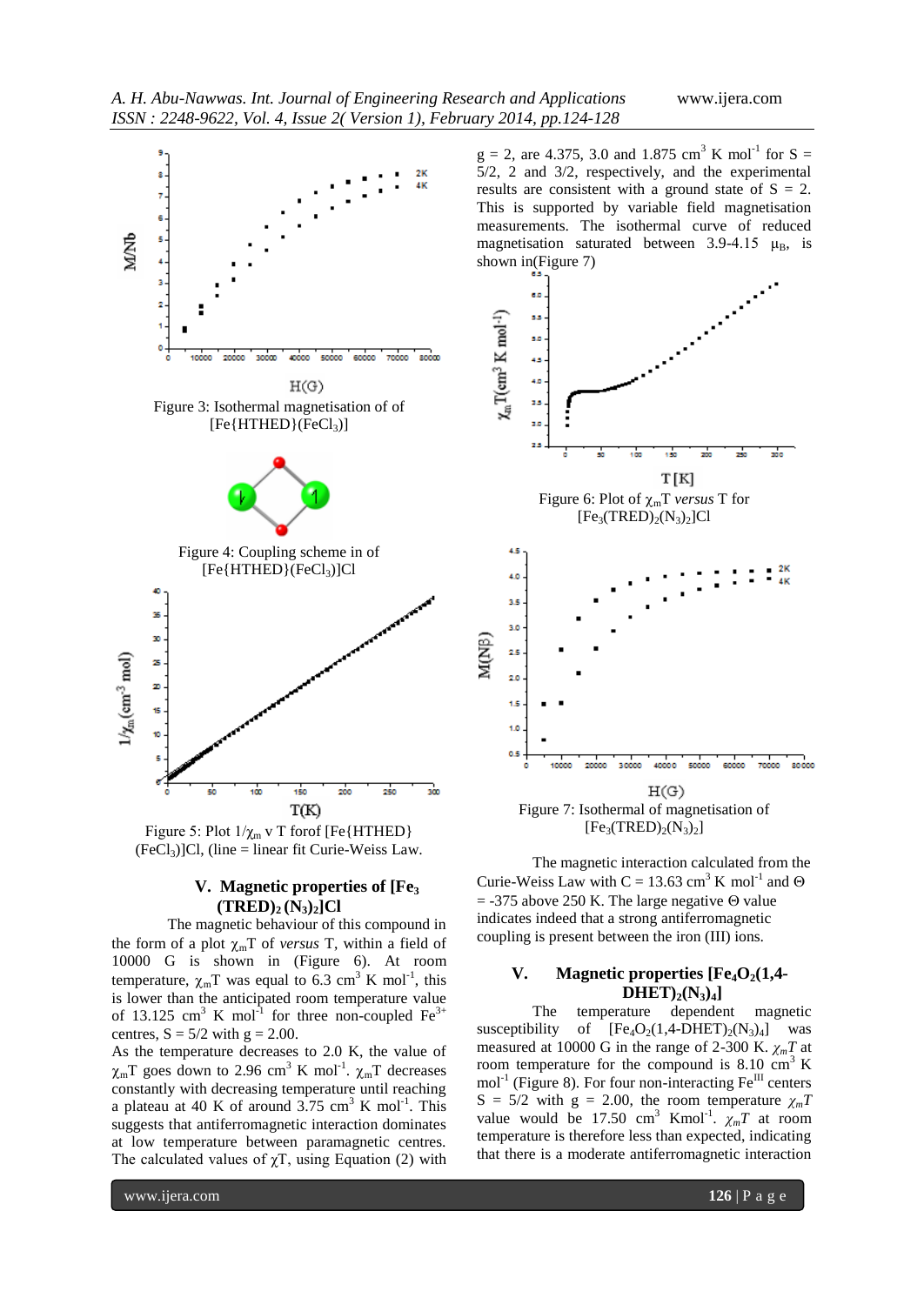between the Fe centres. There is a constant drop in the value of  $\chi_m T$  to 0.15 cm<sup>3</sup> K mol<sup>-1</sup>, as the temperature decreases to 2.0 K.

In order to determine the spin ground state of this compound, magnetization data were collected in the range of 0-7000 G at 2 and 4 K (Figure 9). The magnetization plots at these temperatures are consistent with a diamagnetic ground state with lowlying excited states of larger multiplicity that are populated with increasing field. The magnetization data cannot be fitted to a simple function as the compound does not have an isolated spin ground state. The low spin ground state of  $[Fe<sub>4</sub>O<sub>2</sub>(1,4 DHET_{2}(N_{3})_{4}$ ] can be explained by considering the competing intramolecular interactions between the Fe centres, (Figuree 10) for a possible simplified coupling scheme. The magnetic parameters calculated from the Curie-Weiss Law are  $C = 12.92$ cm<sup>3</sup> K mol<sup>-1</sup> and  $\Theta$  = -195 above 250 K. The large negative  $\Theta$  value and broad maximum in  $\gamma_m(T)$ , indicate indeed that a strong antiferromagnetic coupling is present between the iron(III) centres.



Figure 9: Isotherms of magnetisation of  $[Fe_4O_2(1,4 DHET)_{2}(N_{3})_{4}$ ]



Figure 10: Possible magnetic coupling scheme in  $[Fe<sub>4</sub>O<sub>2</sub>(1,4-DHET)<sub>2</sub>(N<sub>3</sub>)<sub>4</sub>]$ 

## **VI. Conclusion**

The magnetostructural of three complexes have been characterized by variable-temperature magnetic susceptibility studies, which indicate the magnetic interactions between the Fe atoms centres in the bimetallic unit, trimetallic unit and tetrametallic unit are dominated by antiferromagnetic coupling for these complexes. The magnetic studies of complexes **1** and **3** have revealed that have an *S* = 0 ground state, as expected for oxide/alkoxide bridged FeIII systems with an even number of metal atoms, while  $2$  has an  $S = 2$  spin ground state. However, on increasing the nuclearity either ferromagnetic or competing antiferromagnetic exchange interactions could lead to clusters with interesting magnetic properties.

## **References**

- [1] P. S. Ammala; S. R. Batten; J. D. Cashion; C. M. Kepert; B. Moubaraki; K. S. Murray; L. Spiccia and B. O. West. Inorg. Chim. Acta 2002, 331, 90.
- [2] E. C. Theil, Annu. ReV. Biochem. 1987, 57, 289.
- [3] B. Xu and N. D. Chasteen, J. Biol. Chem. 1991, 266, 19965.
- [4] I. Bertini; H. B. Gray; S. J. Lippard and J. S. Valentine. Bioinorganic Chemistry; University Science Books: Mill Valley, CA, 1994.
- [5] E. C. Theil; M. Matzapetakis and X. Liu, J. Biol. Inorg. Chem. 2006, 11, 803.
- [6] R. A. Grant; D. J. Filman; S. E. Finkel; R. Kolter and J. M. Hogle. Nat. Struct. Biol. 1998, 5, 294.
- [7] K. L. Taft; G. S. Papaefthymiou and S. J. Lippard. Science 1993,259, 1302.
- [8] S. M. Gorun; G. S. Papaefthymiou; R. B. Frankel and S. J. Lippard. J. Am. Chem. Soc. 1987, 109, 4244.
- [9] A. K. Powell. Struct. Bonding (Berlin) 1997, 88, 1.
- [10] D. M. Kurtz. Jr. Chem. ReV. 1990, 90, 585.
- [11] S. J. Lippard. Angew. Chem., Int. Ed. Engl. 1988, 27, 344.
- [12] H. Toftlund; K. S. Murray; P. R. Zwack; L. F. Taylor and O. P. Anderson. J. Chem. Soc., Chem. Commun. 1986, 191.

www.ijera.com **127** | P a g e